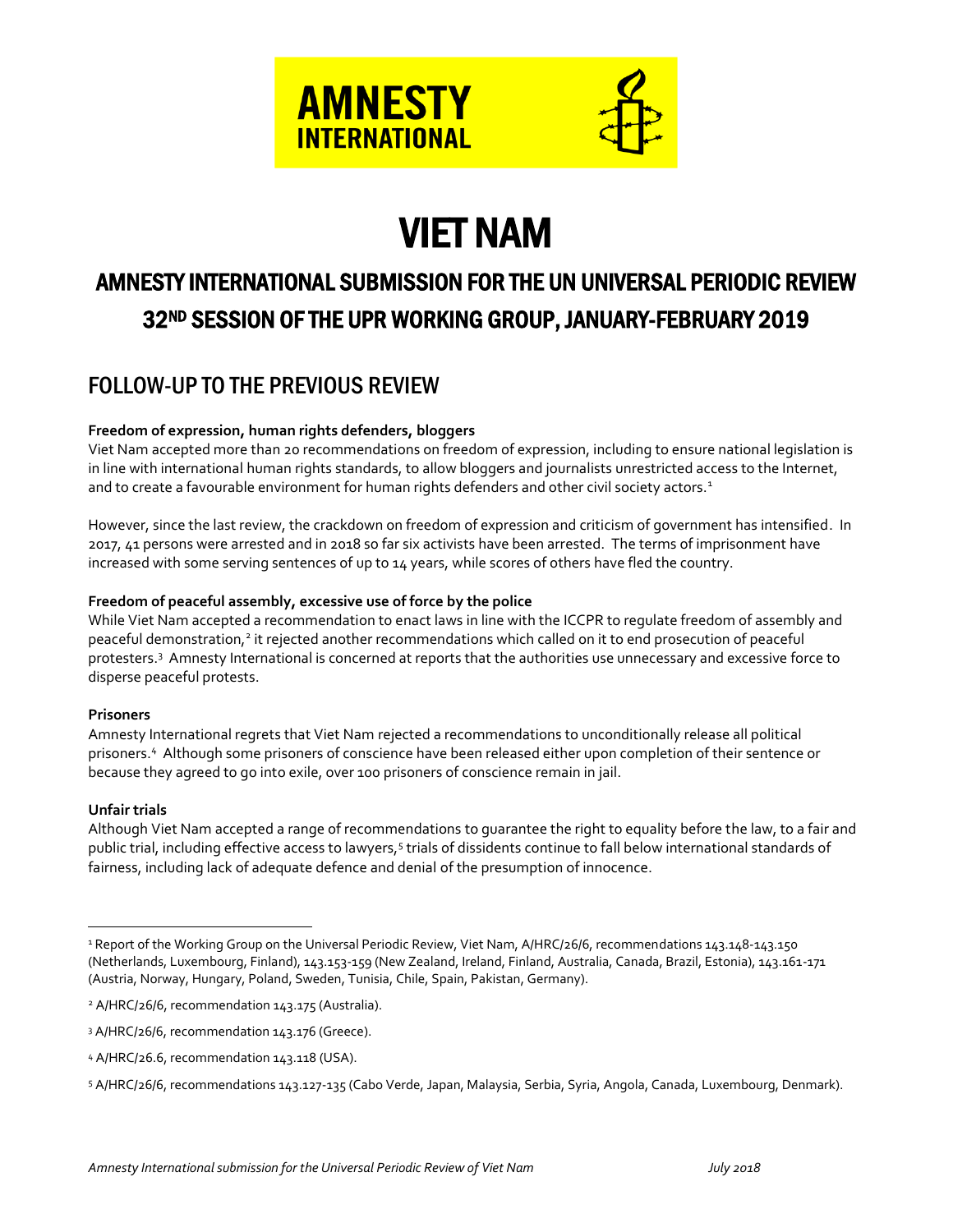# THE NATIONAL HUMAN RIGHTS FRAMEWORK

Provisions in the **1999 Penal Code** address violence by state officials, but in language that avoids the terms "torture" and "cruel, inhuman or degrading treatment or punishment". The result is vague and deficient criminal offences that reduce the gravity of the criminal conduct involved in a manner which is inconsistent with the international prohibition on torture and other ill-treatment. The Penal Code also relies on an injury classification scheme which appears to permit a wide range of torture and ill-treatment practices. Article 107 of the Penal Code criminalizes the use of violence by state officials which results in harm or injury "with an infirmity rate of 31%", therefore appearing to permit harm or injury of a lower infirmity rate.<sup>6</sup>

Like the 1999 Penal Code, the **Amended Penal Code (2015),** whose entry into force was scheduled for 1 July 2016 but postponed due to flaws in its content, does not explicitly criminalize torture or other acts of cruel, inhuman or degrading treatment or punishment.<sup>7</sup>

The **Criminal Procedure Code** similarly fails to provide real substance to the broad constitutional ban on torture. In addition to the prohibition in Article 6 of "[a]ll forms of coercion and corporal punishment", the Code also contains some procedural safeguards. However, these are limited as a means to prevent torture and other ill-treatment and fall short of international standards on fair trial rights, including in relation to the participation of the defence counsel in the criminal procedure<sup>8</sup> and their right to "ask questions to the accused".

#### **Cyber Security Law**

 $\overline{a}$ 

Under a new Cyber Security Law, passed by the National Assembly on 12 June 2018 and scheduled to take effect on 1 January 2019, the authorities will have unbridled powers to police the last safe space for freedom of expression in the country. The law will permit the authorities to force technology companies to hand over potentially vast amounts of data, including personal information, and to censor users' posts.

Many provisions in the law are vaguely worded, allowing for broad interpretation by authorities. Amnesty International is particularly alarmed that provisions in Articles 8 and 15 could lead to people being arbitrarily charged for the peaceful exercise of their rights on the basis of extremely broad and vague offenses, such as "negating the revolution achievement" or giving "misleading information causing confusion among the people".

### PROMOTION AND PROTECTION OF HUMAN RIGHTS ON THE GROUND

#### **Restrictions on freedom of expression: human rights defenders, activists and bloggers**

The 2013 Constitution guarantees, in Article 25, that "the citizen shall enjoy the right to freedom of opinion and speech, freedom of the press, to access to information, to assembly, form associations and hold demonstrations" and further, in Article 24, "freedom of belief and religion" and the equality of all religions before the law. In reality, however, the exercise of these rights is severely restricted and in practice is subject to the caveat that their exercise cannot appear to undermine the pre-eminence of the Communist Party of Viet Nam (CPV) in all aspects of public and private life.<sup>9</sup>

<sup>6</sup> The infirmity rate of 31% outlined in Article 107 where violence by state officials is concerned exceeds the infirmity rate in other provisions not dealing specifically with state officials, for example, Article 104 which also criminalizes the infliction of injury at a rate of infirmity between 11% and 30%.

<sup>7</sup> See "NA approves delay to Penal Code 2015", Viet Nam News, 1 July 2016, available at [http://vietnamnews.vn/politics](http://vietnamnews.vn/politics-laws/298919/naapproves-delay-to-penal-code-2015.html#ylcgiDQiLHbIQ5CK.97)[laws/298919/naapproves-delay-to-penal-code-2015.html#ylcgiDQiLHbIQ5CK.97](http://vietnamnews.vn/politics-laws/298919/naapproves-delay-to-penal-code-2015.html#ylcgiDQiLHbIQ5CK.97) .

<sup>8</sup> This limitation is particularly significant because a large proportion of prisoners of conscience are arrested under charges of infringing national security.

<sup>9</sup> Article 15(4) of the Constitution states that the "practice of human rights and citizens' rights cannot infringe national interests and legal and legitimate rights and interests of others". In reality, the "national interests" and the interests of the CPV are viewed as one and the same thing.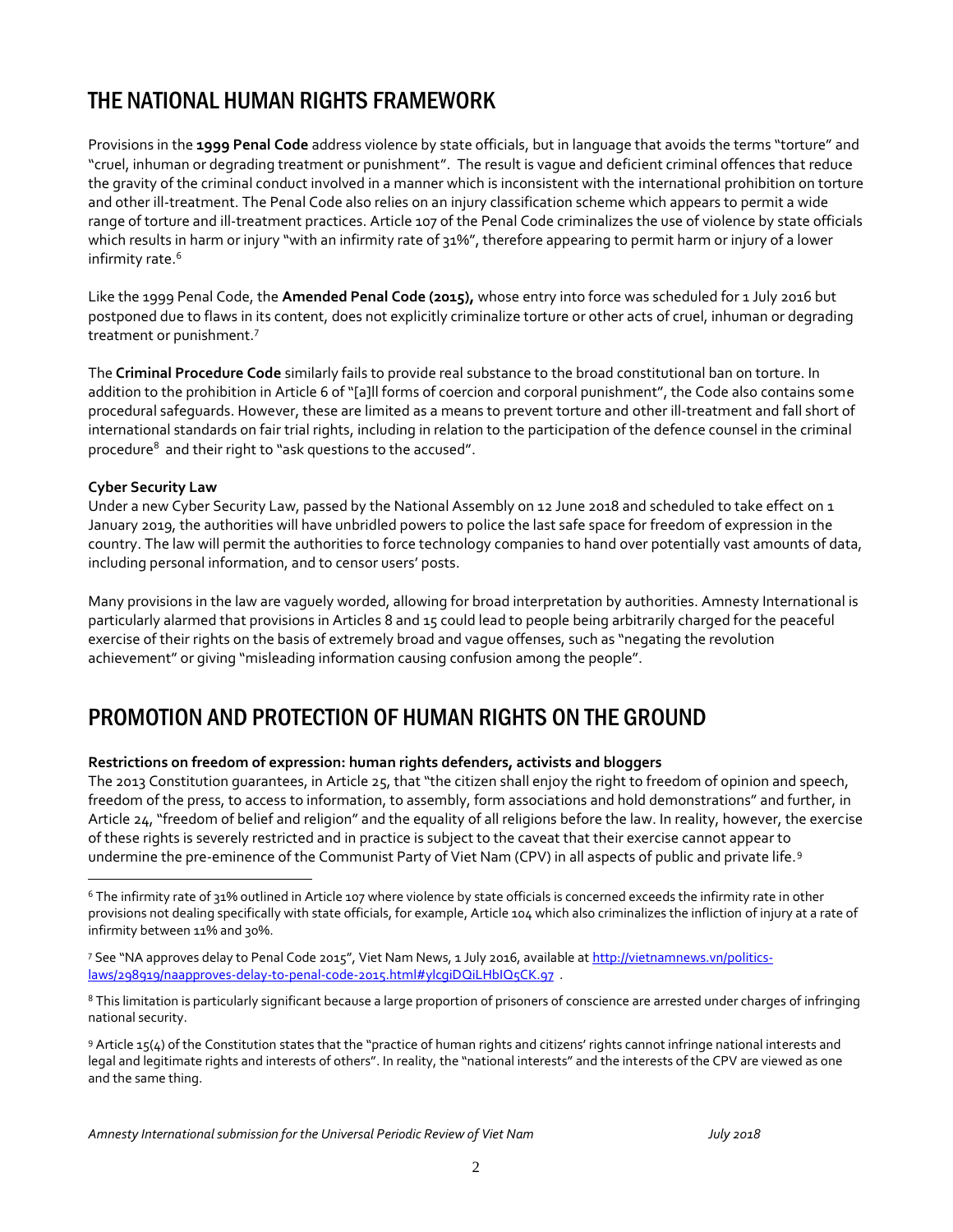Since the beginning of 2015, there has been an alarming increase in physical attacks on human right defenders, with activists brutally assaulted on the street in broad daylight by police and men in plain-clothes.<sup>10</sup> Arrests, prosecutions and convictions are a more established form of abuse and intimidation of human rights defenders in the country. Amnesty International is aware of at least 84 prisoners of conscience currently behind bars in Viet Nam.

Bloggers and pro-democracy activists are particularly targeted, as are social and environmental activists who were campaigning in the aftermath of the 2016 Formosa Plastics toxic spill that killed tonnes of fish and destroyed the livelihoods of thousands of people.<sup>11</sup> Following an investigation by the government it was confirmed that a steel plant owned by the Taiwanese Formosa Plastics Group, based in Hà Tĩnh province, was the source of discharges of toxic waste into coastal waters.

#### **Arbitrary restrictions on freedom of peaceful assembly and excessive use of force**

The authorities routinely use unnecessary or excessive force to disperse and prevent peaceful gatherings and protests. In February 2017, police and plain-clothes men attacked around 700 mainly Catholic peaceful protesters gathered in Nghệ An province before marching to present legal complaints against Formosa Plastics (see also above). Several individuals were injured and required hospital treatment, and others were arrested.<sup>12</sup>

#### **Unfair trials**

 $\overline{a}$ 

Trials of dissidents routinely fail to meet international standards of fairness, including a lack of adequate defence and denial of the presumption of innocence.

 Human rights defender and blogger Nguyễn Ngọc Như Quỳnh, also known as Mẹ Nấm, (Mother Mushroom), was sentenced to 10 years' imprisonment for "conducting propaganda" (Article 88) in June 2017.

#### **Prisoners of conscience**

As of early 2018, over 100 prisoners of conscience are detained or imprisoned, despite some being released on completion of their sentence or when they agreed to go into exile. Among them are bloggers, human rights defenders working on land and labour issues, political activists, religious followers and members of ethnic minority groups.

In some cases, the authorities have granted early release to prisoners of conscience who agreed to go into exile.

- Đặng Xuân Diệu, a Catholic social activist and blogger arrested in 2011, was released in January 2017 after serving six years of a 13-year prison sentence. He was immediately flown to exile in France.
- In July 2017, Pastor Nguyễn Cong Chinh was released four years before the end of his 11-year sentence and immediately flown to exile in the USA. Both men were tortured while imprisoned.

<sup>10</sup> See, "Threats and Attacks Against Human Rights Defenders in Vietnam", Civil Rights Defenders, 5 February 2015, available at http://www.civilrightsdefenders.org/news/threats-and-attacks-against-human-rights-defenders-in-vietnam/.

<sup>11</sup> Timeline: The Formosa Environmental Disaster[: https://www.thevietnamese.org/2017/11/timeline-the-formosa-environmental](https://www.thevietnamese.org/2017/11/timeline-the-formosa-environmental-disaster/)[disaster/](https://www.thevietnamese.org/2017/11/timeline-the-formosa-environmental-disaster/)

<sup>&</sup>lt;sup>12</sup> Viet Nam: Hundreds of peaceful marchers attacked by police (ASA 41/5728/2017).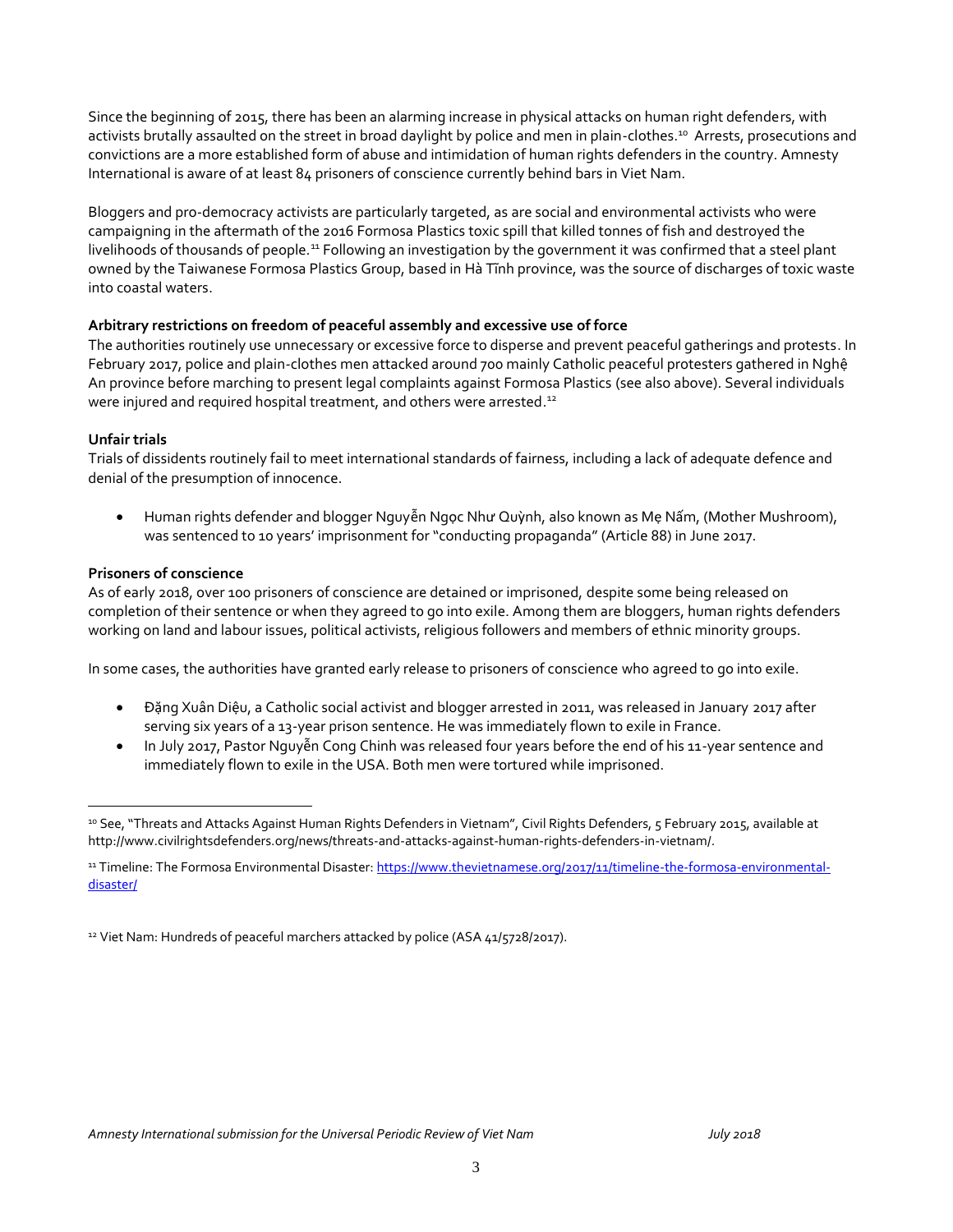#### **Torture and other ill-treatment in detention**

Amnesty International research has documented a number of cases involving physical violence against detainees and prisoners that constituted torture or other cruel, inhuman or degrading treatment or punishment. In most cases, the violence took place during the pre-trial period and in other cases after conviction. Perpetrators included police and prison officials, as well as "antennae".<sup>13</sup> The cases in which Amnesty International documented routine beatings of prisoners of conscience by police or prison officers all involved members of ethnic minority groups.

#### **Incommunicado detention**

In the cases documented by Amnesty International, prisoners were held in solitary confinement throughout the period of incommunicado detention; in other cases, an individual was held in a cell alone with an "antenna", whose function was to gather information about the detainee. Some of them were able to receive packages from their families during this period, including food, medicine and sleeping materials. In most cases, the prisoners were denied access to a lawyer until days before trial when they were permitted to meet their legal counsel once or twice.

#### **Solitary confinement**

Solitary confinement is used against prisoners of conscience for a number of reasons: to exert pressure on them to "confess" the crimes they are charged with, to punish them for withstanding this pressure and disputing the charges against them, for refusing to submit to "re-education", and for raising their voices against the ruthless practices and appalling conditions inside Viet Nam's prison system.

#### **Right to health and denial of medical treatment**

Most of the men and women interviewed by Amnesty International said that they went to jail fit and robust, or in some cases with minor medical complaints, but emerged with broken bodies and failing health. Many of them now have long lasting medical problems. Their testimonies reveal how Vietnamese prison authorities withheld medical treatment and assistance to apply further pressure on them to "confess" to the charges against them, or simply as a means to punish them for their alleged crimes against the authorities.

#### **Punitive prison transfers**

A central component of Viet Nam's system of torture and other ill-treatment of prisoners of conscience is the practice of transferring individuals between different detention centres and prisons throughout the period of their incarceration. The practice is brutal in its execution and often leaves prisoners hundreds of kilometres from their families and support networks, cut off from vital supplies of extra food, clothing and medication.

The practice is common in cases of prisoners of conscience who withstand pressure to "confess" to their alleged crimes, or those who engage in activism behind bars. The transfers are invariably unannounced and the individual is moved without being told where he/she is going and how long the journey is likely to take. The conditions of the transfers in the cases documented were appalling and amount to cruel, inhuman and degrading treatment.

#### **The death penalty**

 $\overline{a}$ 

Figures on the use of the death penalty continue to be classified as a state secret. However, in February 2017, a report by the Ministry of Public Security revealed that 429 prisoners were executed between 8 August 2013 and 30 June 2016, at an average rate of 147 executions per year. The report also stated that five new lethal injection centres were to be built.<sup>14</sup>

Amnesty International gathered information on only two executions during 2017 for the crime of murder, but believes the total figure to be significantly higher. At least 35 new death sentences were known to have been imposed in 2017, including one for murder, three for embezzlement and 31 for drug trafficking; and at least 63 in 2016, including 54 for drug-related offences. According to official figures, 681 people were under sentence of death as of 1 July 2016.<sup>15</sup>

<sup>13 &</sup>quot;Antennae" are prisoners who abuse other prisoners at the instigation of or with the consent of prison staff.

<sup>&</sup>lt;sup>14</sup> Report of the Ministry of Public Security, No.05/BC-BCA-C81, 4 January 2017.

<sup>15</sup> Amnesty International, Death sentences and executions in 2016 (ACT 50/5740/2017), April 2017, <https://www.amnesty.org/en/documents/act50/5740/2017/en/>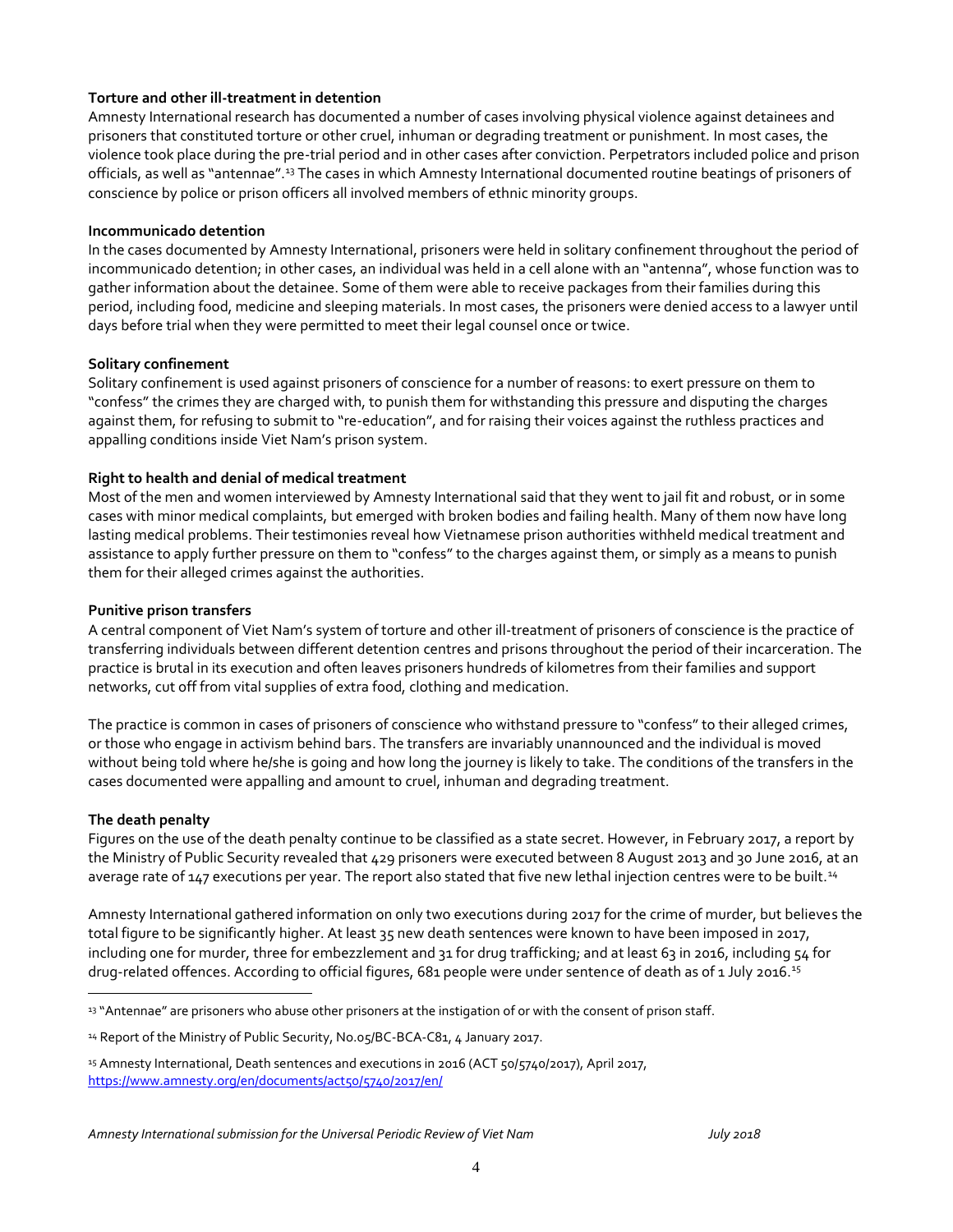On 27 November 2015, the National Assembly voted in favour of removing seven crimes from the list of offences that can be punished by death, bringing the total number of capital offences from 22 to 15.<sup>16</sup> The amendments also require the commutation of the death penalty for pregnant women, women with children under the age of 36 months, people aged 75 and over; and people sentenced to death for embezzlement of assets or taking bribes who return at least three fourths of the embezzled asset. The reduction in the number of capital crimes and provisions for commutations represent a positive development; however, other offences not involving "the most serious crimes", to which the use of the death penalty must be restricted under international law, remain punishable by death.

## RECOMMENDATIONS FOR ACTION BY THE STATE UNDER REVIEW

#### **Amnesty International calls on the authorities of Viet Nam to:**

*Protection against torture and other ill-treatment in national law*

- Amend domestic laws, including the Amended Penal Code, Amended Criminal Procedure Code and Law on Enforcement of Custody and Detention, to comply with UNCAT, including by criminalising torture as defined in Article 1(1) of that Convention;
- Ratify and implement the Optional Protocol to the UNCAT, including by establishing professional, independent and well-resourced National Preventive Mechanisms in accordance with the Protocol.

*Cyber Security Law* 

 $\overline{a}$ 

- Amend the Cyber Security Law, especially Articles 8 and 15, to fully comply with international human rights law;
- Respect and protect freedom of expression and other human rights online, including the rights to freedom of expression and to privacy.

#### *Restrictions on the right to freedom of expression, human rights defenders, activists, bloggers*

- Respect and protect the rights to freedom of association, peaceful assembly and expression, including by bringing into effect the necessary legal measures to facilitate the creation and operation of independent civil society groups;
- Ensure thorough, prompt and independent investigations into all reports of human rights violations against human rights defenders and bring to justice, in fair trials those suspected of criminal responsibility for any related offences;
- Fully co-operate with the UN human rights mechanisms, in particular the Special Rapporteur on the situation of human rights defenders.

*Restrictions on the right to freedom of peaceful assembly and excessive use of force*

- Immediately and unconditionally release those detained or imprisoned simply for exercising their right to peaceful assembly;
- Ensure prompt, impartial, independent and effective investigations into reports of unnecessary or excessive use of force by the police and bring the perpetrators to justice in fair trials, including for the attack in February 2017 on peaceful protesters in Nghe An province marching against Formosa Plastics;
- Ensure that policing of demonstrations is consistent with national law and international human rights standards, including the UN Basic Principles on the Use of Force and Firearms by Law Enforcement Officials, including by providing appropriate training of police and other security forces.

<sup>&</sup>lt;sup>16</sup> The offences that were no longer punishable by death as of 1 July 2016 are: plundering property; destroying important national security works and/or facilities; disobeying orders in the military; surrendering to the enemy, which is applicable in the army; undermining peace, provoking aggressive wars; crimes against mankind; and war crimes.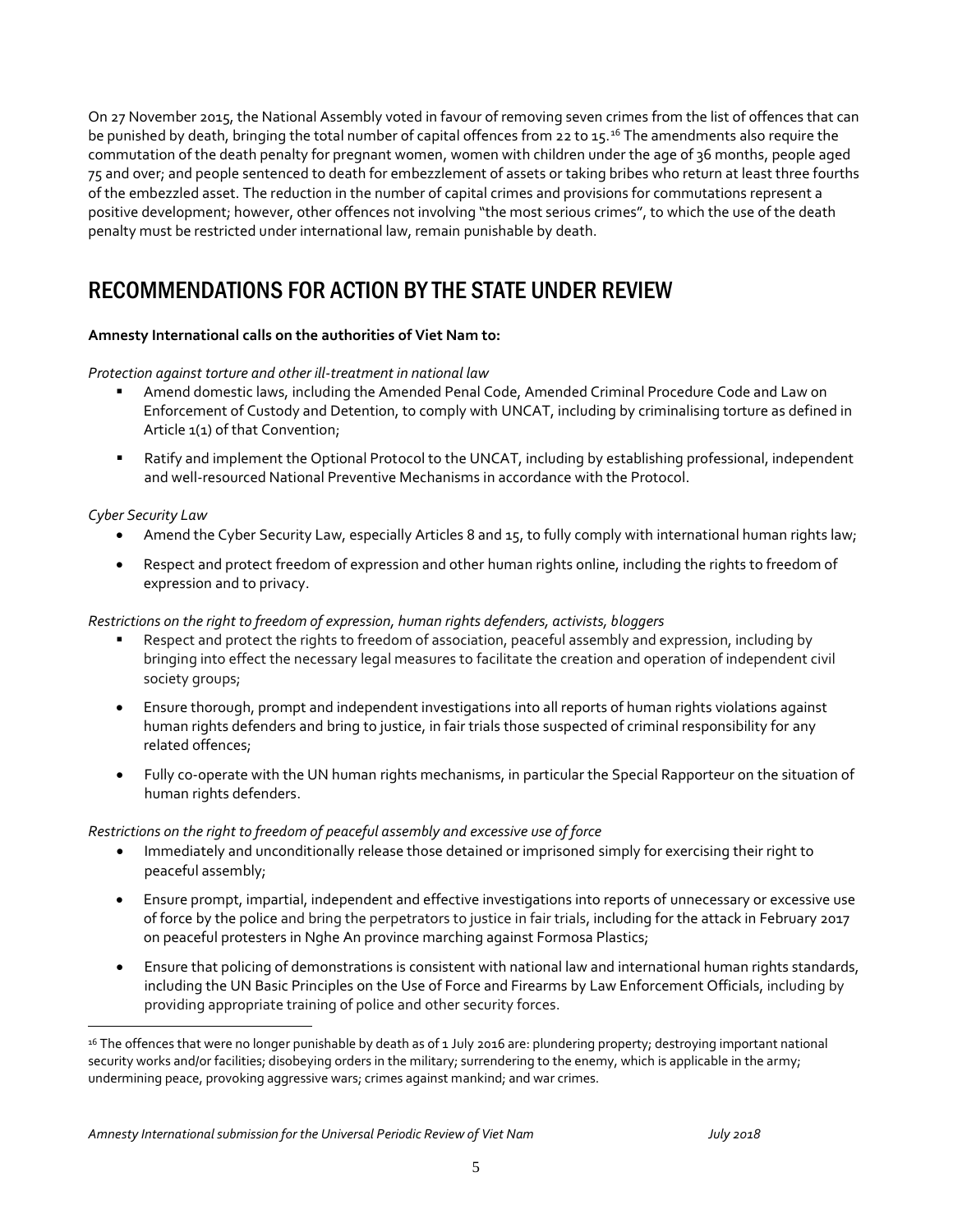#### *Unfair trials*

 Ensure that fair trial guarantees and due process rights as provided in international law and standards are respected and upheld in all cases, in particular for all persons arrested and convicted on politically motivated charges.

#### *Prisoners of conscience*

- End arrests, prosecutions and convictions of men and women solely for their peaceful exercise of their human rights, including advocacy for human rights, religious freedom, democracy and workers' rights;
- **IMMEDIATELY** and unconditionally release all prisoners of conscience.

#### *Torture and other ill-treatment*

- Publicly reiterate Viet Nam's commitment to ending torture and other ill-treatment;
- Ensure that no statements extracted under torture or other ill-treatment are admitted as evidence in any proceedings, except against suspected perpetrators as proof that the statements were taken;
- **Investigate all complaints and reports of torture and other acts of ill-treatment promptly, impartially,** independently and effectively, suspending all officials suspected of committing these acts and ensuring protection from reprisals for complainants, witnesses and others at risk;
- Prosecute all those against whom sufficient, admissible evidence is gathered of their responsibility for torture or other acts of ill-treatment regardless of rank or official status and the time that has elapsed since the commission of the crime;
- Provide reparations to victims of torture and other ill-treatment and their dependents in accordance with Article 14 of the Convention against and international standards more generally, including restitution, compensation, rehabilitation, satisfaction and guarantees of non-repetition;
- Take measures to end abusive practices by "antennae" prisoners and ensure violence by other prisoners is investigated and, where sufficient admissible evidence exists, prosecuted;
- Ensure all prisoners have access to family, friends, lawyers of their choice, adequate medical care, and independent courts during custody, detention and imprisonment, and end the practice of incommunicado detention;
- Ensure the provision of adequate health care to all persons deprived of their liberty, including prompt access to medical attention in urgent cases and access to specialized treatment where necessary;
- Ensure accurate information about arrests and detainees' whereabouts is made available immediately to family, friends, legal counsel and courts;
- **Provide access to independent monitoring bodies to all detention centres and prisons, and to all persons** deprived of liberty;
- **Provide effective training to all officials involved in custody, interrogation or medical care of prisoners outlining** that all torture and other acts of ill-treatment are criminal acts;
- End the practice of prolonged solitary confinement and ensure that all disciplinary measures conform to international law and standards, including the Nelson Mandela Rules;
- End the practice of punitive transfers of all detainees and prisoners and ensure that prisoners are allocated, to the extent possible, to prisons close to their homes.

#### *The death penalty*

- Abolish the death penalty for all crimes;
- Pending full abolition of the death penalty:
	- Establish an official moratorium on executions;

*Amnesty International submission for the Universal Periodic Review of Viet Nam July 2018*